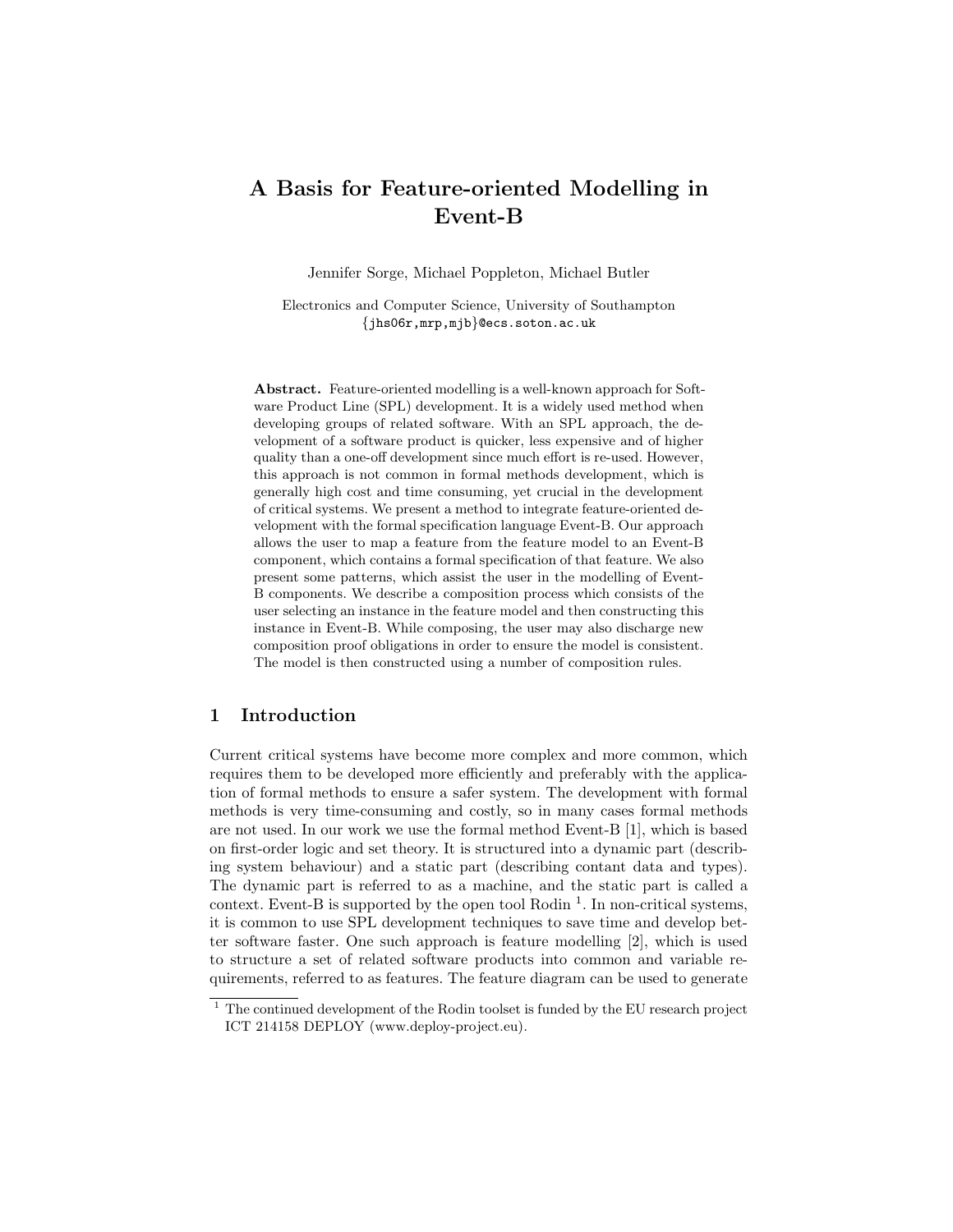instances of the software family; this is done by the selection of different features within the diagram.

Currently, the development of Event-B models is a time-consuming task, which requires a lot of proof. Our motivation is to reduce the development time and to considerably reduce reproof by reusing Event-B components for which proof obligations have been discharged. During the process of composition, composition proof obligations can be discharged. By experimentation we have shown that a lot of the original proof obligations do not have to be reproved during composition, thus saving a lot of prover resources.

An extended version of this paper is available from [3].

## 2 Process

In Figure 1 we present the composition process. The feature model is formed by features which may be associated with Event-B components. The composition process entails a subset of features to be selected from the feature model to form a feature model instance, thereby selecting several of these Event-B components. These components are composed pair-wise, and composition proof obligations can be discharged to prove properties and to ensure consistency of the composition. The final Event-B machine represents the formal specification which is associated with the feature model instance and is obtained by composing these components.



Fig. 1. Overview of Composition Process

#### 2.1 Integration of Feature Models and Event-B

In order to link feature models with Event-B, we develop Event-B components which represent features in a feature model and that can be linked to them by name. Only leaf node features can be mapped to an Event-B component. We have developed a number of Event-B modelling patterns which provide guidelines that help the construction of single Event-B components. An Event-B component may consist of zero or more contexts, but must be consistent and independent of any other components. Refinement is also currently not supported. All proof obligations for a component must be discharged.